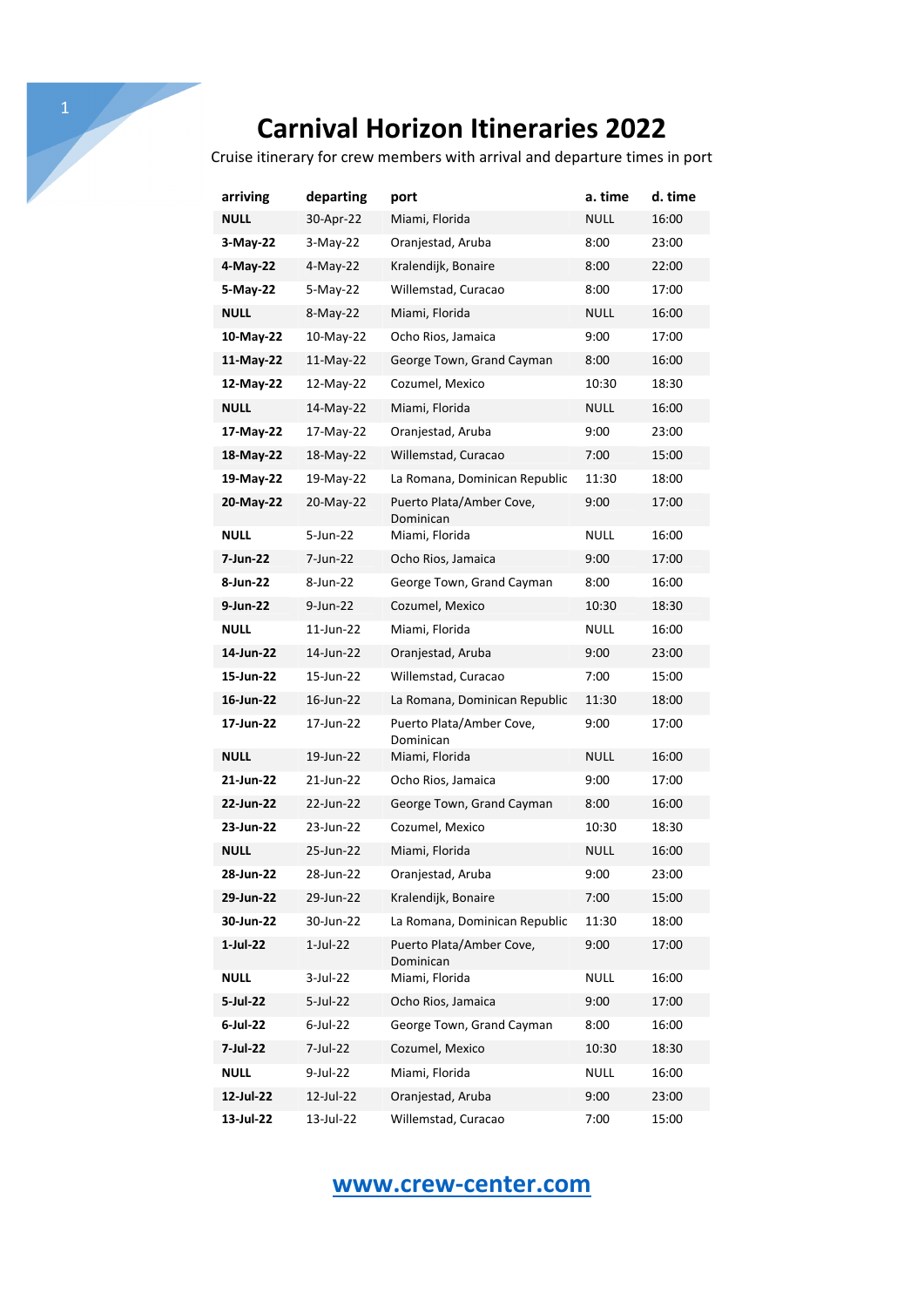Cruise itinerary for crew members with arrival and departure times in port

| 14-Jul-22   | 14-Jul-22   | La Romana, Dominican Republic         | 11:30       | 18:00 |
|-------------|-------------|---------------------------------------|-------------|-------|
| 15-Jul-22   | 15-Jul-22   | Puerto Plata/Amber Cove,<br>Dominican | 9:00        | 17:00 |
| NULL        | 17-Jul-22   | Miami, Florida                        | NULL        | 16:00 |
| 19-Jul-22   | 19-Jul-22   | Ocho Rios, Jamaica                    | 9:00        | 17:00 |
| 20-Jul-22   | 20-Jul-22   | George Town, Grand Cayman             | 8:00        | 16:00 |
| 21-Jul-22   | 21-Jul-22   | Cozumel, Mexico                       | 10:30       | 18:30 |
| NULL        | 23-Jul-22   | Miami, Florida                        | NULL        | 16:00 |
| 26-Jul-22   | 26-Jul-22   | Oranjestad, Aruba                     | 9:00        | 23:00 |
| 27-Jul-22   | 27-Jul-22   | Kralendijk, Bonaire                   | 7:00        | 15:00 |
| 28-Jul-22   | 28-Jul-22   | La Romana, Dominican Republic         | 11:30       | 18:00 |
| 29-Jul-22   | 29-Jul-22   | Puerto Plata/Amber Cove,<br>Dominican | 9:00        | 17:00 |
| NULL        | 31-Jul-22   | Miami, Florida                        | NULL        | 16:00 |
| 2-Aug-22    | 2-Aug-22    | Ocho Rios, Jamaica                    | 9:00        | 17:00 |
| 3-Aug-22    | 3-Aug-22    | George Town, Grand Cayman             | 8:00        | 16:00 |
| 4-Aug-22    | 4-Aug-22    | Cozumel, Mexico                       | 10:30       | 18:30 |
| NULL        | $6$ -Aug-22 | Miami, Florida                        | NULL        | 16:00 |
| 9-Aug-22    | 9-Aug-22    | Oranjestad, Aruba                     | 9:00        | 23:00 |
| 10-Aug-22   | 10-Aug-22   | Willemstad, Curacao                   | 7:00        | 15:00 |
| 11-Aug-22   | 11-Aug-22   | La Romana, Dominican Republic         | 11:30       | 18:00 |
| 12-Aug-22   | 12-Aug-22   | Puerto Plata/Amber Cove,<br>Dominican | 9:00        | 17:00 |
| NULL        | 14-Aug-22   | Miami, Florida                        | NULL        | 16:00 |
| 16-Aug-22   | 16-Aug-22   | Ocho Rios, Jamaica                    | 9:00        | 17:00 |
| 17-Aug-22   | 17-Aug-22   | George Town, Grand Cayman             | 8:00        | 16:00 |
| 18-Aug-22   | 18-Aug-22   | Cozumel, Mexico                       | 10:30       | 18:30 |
| <b>NULL</b> | 20-Aug-22   | Miami, Florida                        | NULL        | 16:00 |
| 23-Aug-22   | 23-Aug-22   | Oranjestad, Aruba                     | 9:00        | 23:00 |
| 24-Aug-22   | 24-Aug-22   | Kralendijk, Bonaire                   | 7:00        | 15:00 |
| 25-Aug-22   | 25-Aug-22   | La Romana, Dominican Republic         | 11:30       | 18:00 |
| 26-Aug-22   | 26-Aug-22   | Puerto Plata/Amber Cove,<br>Dominican | 9:00        | 17:00 |
| <b>NULL</b> | 28-Aug-22   | Miami, Florida                        | <b>NULL</b> | 16:00 |
| 30-Aug-22   | 30-Aug-22   | Ocho Rios, Jamaica                    | 9:00        | 17:00 |
| 31-Aug-22   | 31-Aug-22   | George Town, Grand Cayman             | 8:00        | 16:00 |
| $1-Sep-22$  | $1-Sep-22$  | Cozumel, Mexico                       | 10:30       | 18:30 |
| <b>NULL</b> | 3-Sep-22    | Miami, Florida                        | <b>NULL</b> | 16:00 |
| $6-Sep-22$  | $6-Sep-22$  | Oranjestad, Aruba                     | 9:00        | 23:00 |
| 7-Sep-22    | 7-Sep-22    | Willemstad, Curacao                   | 7:00        | 15:00 |
| 8-Sep-22    | 8-Sep-22    | La Romana, Dominican Republic         | 11:30       | 18:00 |
| 9-Sep-22    | 9-Sep-22    | Puerto Plata/Amber Cove,<br>Dominican | 9:00        | 17:00 |

#### **www.crew-center.com**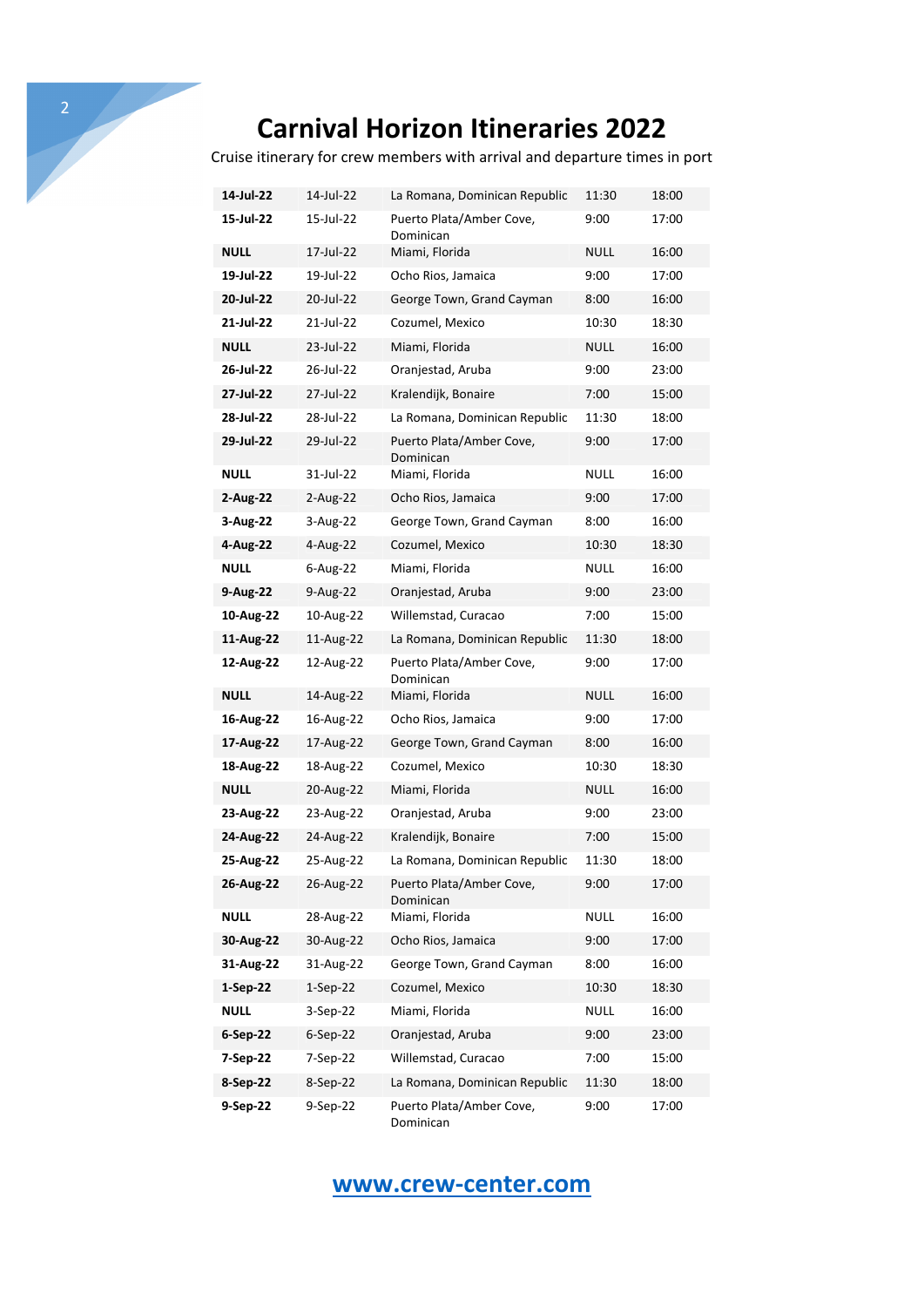Cruise itinerary for crew members with arrival and departure times in port

| NULL        | 11-Sep-22 | Miami, Florida                        | NULL        | 16:00 |
|-------------|-----------|---------------------------------------|-------------|-------|
| 13-Sep-22   | 13-Sep-22 | Ocho Rios, Jamaica                    | 9:00        | 17:00 |
| 14-Sep-22   | 14-Sep-22 | George Town, Grand Cayman             | 8:00        | 16:00 |
| 15-Sep-22   | 15-Sep-22 | Cozumel, Mexico                       | 10:30       | 18:30 |
| <b>NULL</b> | 17-Sep-22 | Miami, Florida                        | NULL        | 16:00 |
| 20-Sep-22   | 20-Sep-22 | Oranjestad, Aruba                     | 8:00        | 23:00 |
| 21-Sep-22   | 21-Sep-22 | Kralendijk, Bonaire                   | 8:00        | 22:00 |
| 22-Sep-22   | 22-Sep-22 | Willemstad, Curacao                   | 8:00        | 17:00 |
| <b>NULL</b> | 25-Sep-22 | Miami, Florida                        | NULL        | 16:00 |
| 27-Sep-22   | 27-Sep-22 | Ocho Rios, Jamaica                    | 9:00        | 17:00 |
| 28-Sep-22   | 28-Sep-22 | George Town, Grand Cayman             | 8:00        | 16:00 |
| 29-Sep-22   | 29-Sep-22 | Cozumel, Mexico                       | 10:30       | 18:30 |
| <b>NULL</b> | 1-Oct-22  | Miami, Florida                        | NULL        | 16:00 |
| 4-Oct-22    | 4-Oct-22  | Oranjestad, Aruba                     | 9:00        | 23:00 |
| 5-Oct-22    | 5-Oct-22  | Willemstad, Curacao                   | 7:00        | 15:00 |
| 6-Oct-22    | 6-Oct-22  | La Romana, Dominican Republic         | 11:30       | 18:00 |
| 7-Oct-22    | 7-Oct-22  | Puerto Plata/Amber Cove,<br>Dominican | 9:00        | 17:00 |
| <b>NULL</b> | 9-Oct-22  | Miami, Florida                        | NULL        | 16:00 |
| 11-Oct-22   | 11-Oct-22 | Ocho Rios, Jamaica                    | 9:00        | 17:00 |
| 12-Oct-22   | 12-Oct-22 | George Town, Grand Cayman             | 8:00        | 16:00 |
| 13-Oct-22   | 13-Oct-22 | Cozumel, Mexico                       | 10:30       | 18:30 |
| <b>NULL</b> | 15-Oct-22 | Miami, Florida                        | NULL        | 16:00 |
| 18-Oct-22   | 18-Oct-22 | Oranjestad, Aruba                     | 9:00        | 23:00 |
| 19-Oct-22   | 19-Oct-22 | Kralendijk, Bonaire                   | 7:00        | 15:00 |
| 20-Oct-22   | 20-Oct-22 | La Romana, Dominican Republic         | 11:30       | 18:00 |
| 21-Oct-22   | 21-Oct-22 | Puerto Plata/Amber Cove,<br>Dominican | 9:00        | 17:00 |
| <b>NULL</b> | 23-Oct-22 | Miami, Florida                        | NULL        | 16:00 |
| 25-Oct-22   | 25-Oct-22 | Ocho Rios, Jamaica                    | 9:00        | 17:00 |
| 26-Oct-22   | 26-Oct-22 | George Town, Grand Cayman             | 8:00        | 16:00 |
| 27-Oct-22   | 27-Oct-22 | Cozumel, Mexico                       | 10:30       | 18:30 |
| <b>NULL</b> | 29-Oct-22 | Miami, Florida                        | <b>NULL</b> | 16:00 |
| 1-Nov-22    | 1-Nov-22  | Oranjestad, Aruba                     | 9:00        | 23:00 |
| 2-Nov-22    | 2-Nov-22  | Willemstad, Curacao                   | 7:00        | 15:00 |
| 3-Nov-22    | 3-Nov-22  | La Romana, Dominican Republic         | 11:30       | 18:00 |
| 4-Nov-22    | 4-Nov-22  | Puerto Plata/Amber Cove,<br>Dominican | 9:00        | 17:00 |
| <b>NULL</b> | 6-Nov-22  | Miami, Florida                        | <b>NULL</b> | 16:00 |
| 8-Nov-22    | 8-Nov-22  | Ocho Rios, Jamaica                    | 9:00        | 17:00 |
| 9-Nov-22    | 9-Nov-22  | George Town, Grand Cayman             | 8:00        | 16:00 |
| 10-Nov-22   | 10-Nov-22 | Cozumel, Mexico                       | 10:30       | 18:30 |

# **www.crew-center.com**